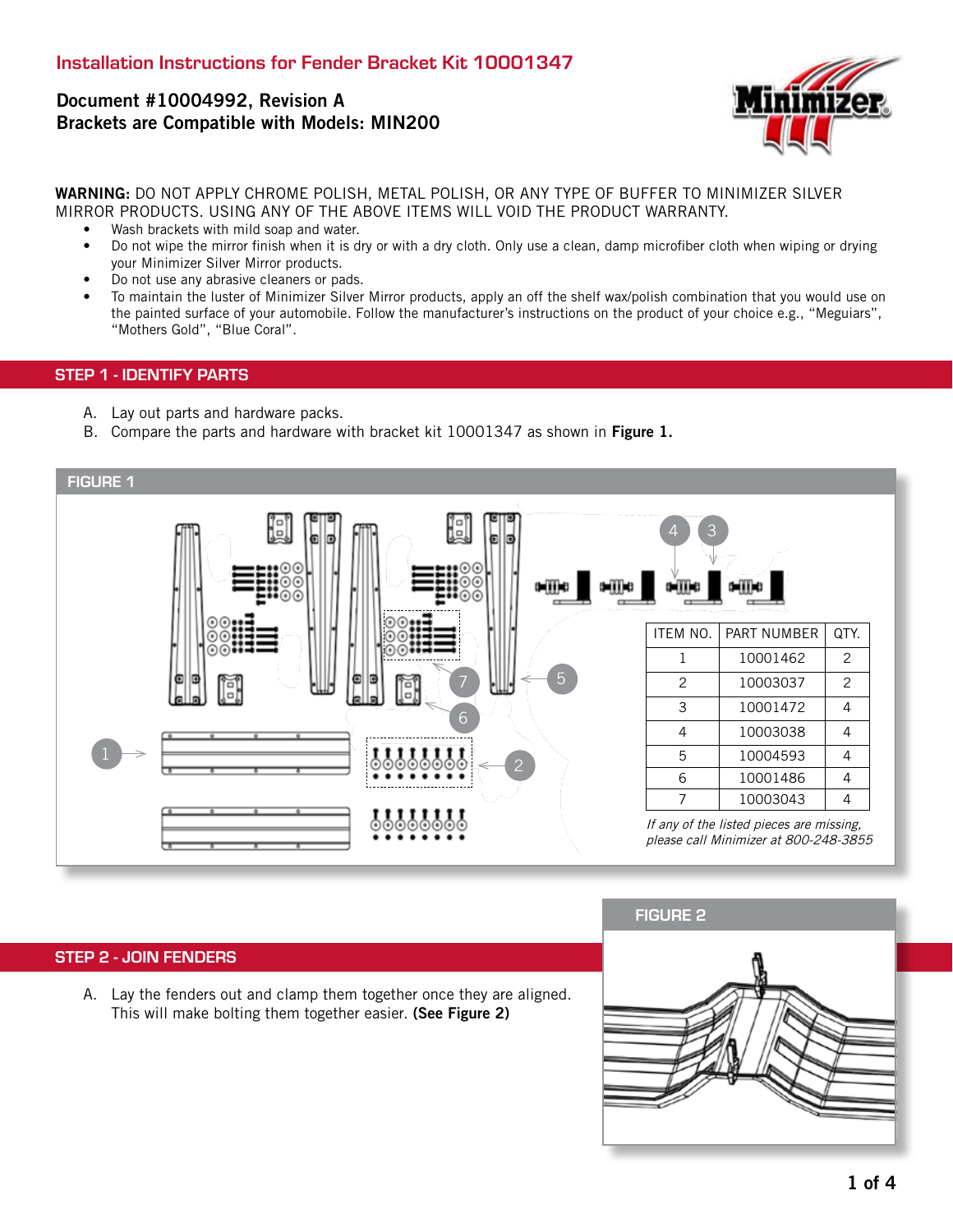## Installation Instructions for Fender Bracket Kit 10001347

# Document #10004992, Revision A Brackets are Compatible with Models: MIN200

- B. The vertical lip of both fenders needs to be cut off to accommodate the (10001462) center support bracket.
	- a. This will be located on the side that is closest to the truck frame.
	- b. Place a mark 3" in from the end of each fender. (See Figure 3)
	- c. Draw outline of the area that needs to be cut out similar to Figure 4.
	- d. Cut out the marked off area.
- C. Make sure the center bracket and the trim plate *(if purchased)* are centered between the two fenders. (See Figure 5)

Tip: The center bracket (10001462) "V" should be facing down.

- a. Drill eight holes through the fender and trim plate from the bottom using the holes in the (10001462) center bracket as a guide.
- b. Use eight 5/16" x 1" bolts to bolt the fenders, trim plate, and center bracket together.
- c. Use eight 5/16" nuts provided with the kit on the underside of the fenders.
- d. Recommended torque is 10-15 ft.-lbs.

**Tip:** Start with the bolts closest to the truck frame and work towards the outside.

### STEP 3 - DETERMINE SIZE OF SPACERS AND POSITION FENDERS

- A. Confirm the total suspension travel distance. This is used to determine the clearance required between the fender and the tire.
	- a. For air suspension systems, dump the air bags and confirm it is the lowest point of travel.
		- i. Understand that some air suspension designs may cause the wheels to roll closer to the fender (roll forward) as the suspension deflates. In order to make sure the fenders are centered on the tires, test the suspension in the inflated and deflated positions to determine the best positioning so that the fenders are centered over the tires in the inflated position.
		- ii. For air suspensions with travel exceeding 6", a travel stop may need to be installed to reduce required clearance between the fenders and tires. This will also improve alignment and 5th wheel plate clearance. (Please call Minimizer @ 800-248-3855 for questions regarding this issue).
	- b. For spring systems, measure the distance between the spring assembly and the bump stops on the frame and record the measurement.
- B. Place the fenders on spacer blocks above the tires.
	- a. In most applications 1.5" of tire clearance is best.
	- b. The goal is to ensure the fender does not rub the tire.
		- i. The minimum clearance recommended is ¾" above the maximum travel point of the suspension system.
	- c. For an air suspension system, place a  $\frac{3}{4}$ " to 1.5" thick board on top of the tires after the air is released from the airbags. (See Figure 6)





FIGURE 4



FIGURE 5



FIGURE 6

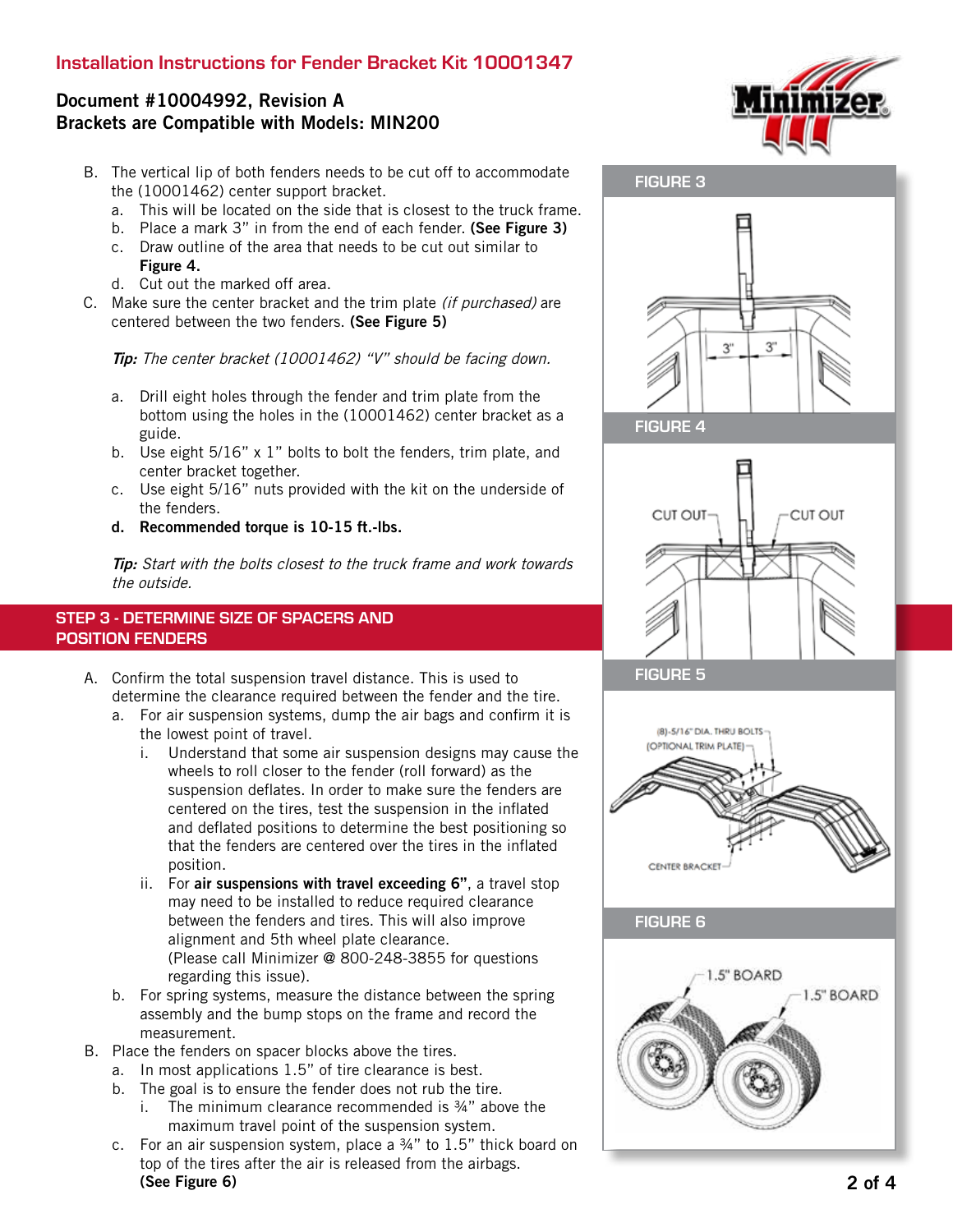## Installation Instructions for Fender Bracket Kit 10001347

## Document #10004992, Revision A Brackets are Compatible with Models: MIN200

- d. For spring suspensions use spacer material that is ¾" to 1.5" thicker than the measurement recorded above.
- C. For trucks with air suspension, raise and lower the suspension to confirm the clearance between the fenders and wheels and that the fenders will be centered front to rear when the air suspension is inflated.

### STEP 4 - POSITION BRACKETS

- A. With the fenders in position, mark and test fit the brackets where they will attach to the frame.
- B. If possible, use existing bolt holes in the frame to attach the front and rear (10004593) poly brackets.

**Tip:** It is common for the front bracket to align with the existing quarter fender holes.

- C. If possible, use existing bolt holes in the frame to attach a steel plate (not supplied) for the center bracket and weld the bracket to the plate. (See Figure 7)
	- a. Plate should be a minimum of 1/4" thick.
- D. Another option is to weld the bracket directly to the frame

#### Warning: Review vehicle owner's manual before welding directly to the frame.

- E. If possible, position the mounting brackets low on the fender so they are no more than 15" from the bottom. (See Figure 8)
	- a. Brackets mounted 8-12" from the edge is optimal.
	- b. The goal is to reduce the risk of the leading edge of the fender from blowing back against the tire during high wind.

**Tip:** If the front fender bracket is mounted higher than 15", refer to the link below for further suggestions on adding additional support http://www.minimizer.com/instructions.html

#### NOTES:

- Round spacers are supplied to hold the (10001472) swivel bracket away from the frame when needed. In some cases, frame components may interfere with the required bracket location and require a spacer. (See Figure 9)
- USE SPACERS ONLY WHEN NECESSARY! The ideal installation is to mount the (10001472) swivel bracket directly to the frame using no spacers.
- If using the mounting hole inside the pipe of the swivel bracket, the excess flat steel may be trimmed off to provide a cleaner look.

#### STEP 5 - ATTACH BRACKETS TO TRUCK FRAME

- A. Once the front bracket is in position with the fender, tighten the 5/8" x 4-1/2" bolt that goes through the (10001472) swivel bracket to attach the swivel securely to the frame. (See Figure 10)
	- a. Recommended torque is 160-170 ft-lbs.





FIGURE 8



FIGURE 9



FIGURE 10